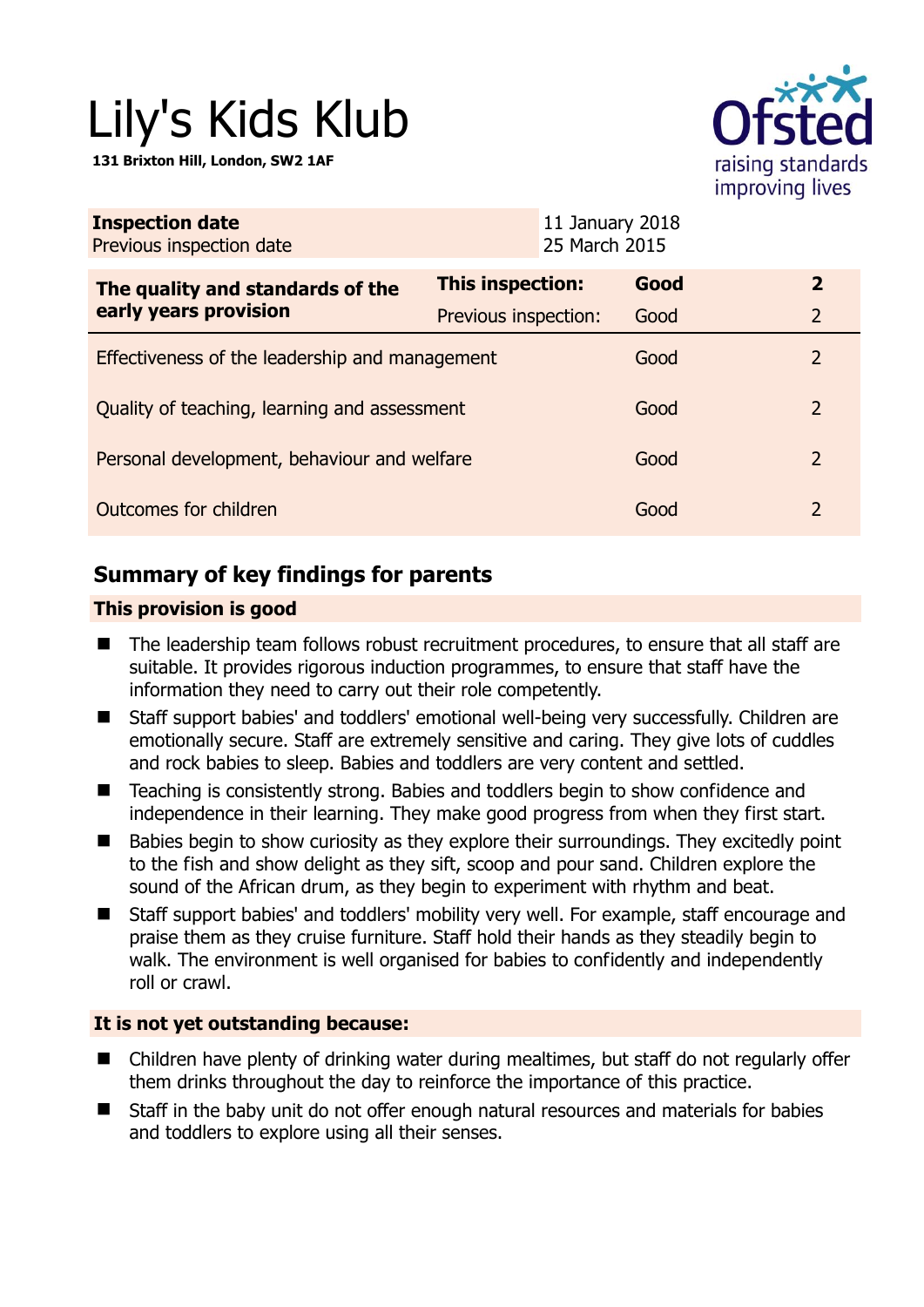# **What the setting needs to do to improve further**

## **To further improve the quality of the early years provision the provider should:**

- enhance opportunities for children to identify and meet their self-care needs
- extend the good range of resources and activities, to help younger children to further develop their exploratory skills.

## **Inspection activities**

- The inspector had a tour of the baby unit with the manager. She observed babies and toddlers during their play.
- The inspector spoke with the provider and manager at a convenient time. She discussed the self-evaluation process and checked for evidence of staff suitability.
- The inspector viewed a range of documentation, such as safeguarding procedures and staff qualifications. She discussed assessment and planning with the key person.
- The inspector completed a joint observation with the manager and discussed the impact this has on children's learning and development.
- $\blacksquare$  The inspector spoke with parents to seek their views and comments, as well as taking account of written feedback. The inspector spoke to staff at times when it was convenient.

## **Inspector**

Jane Morgan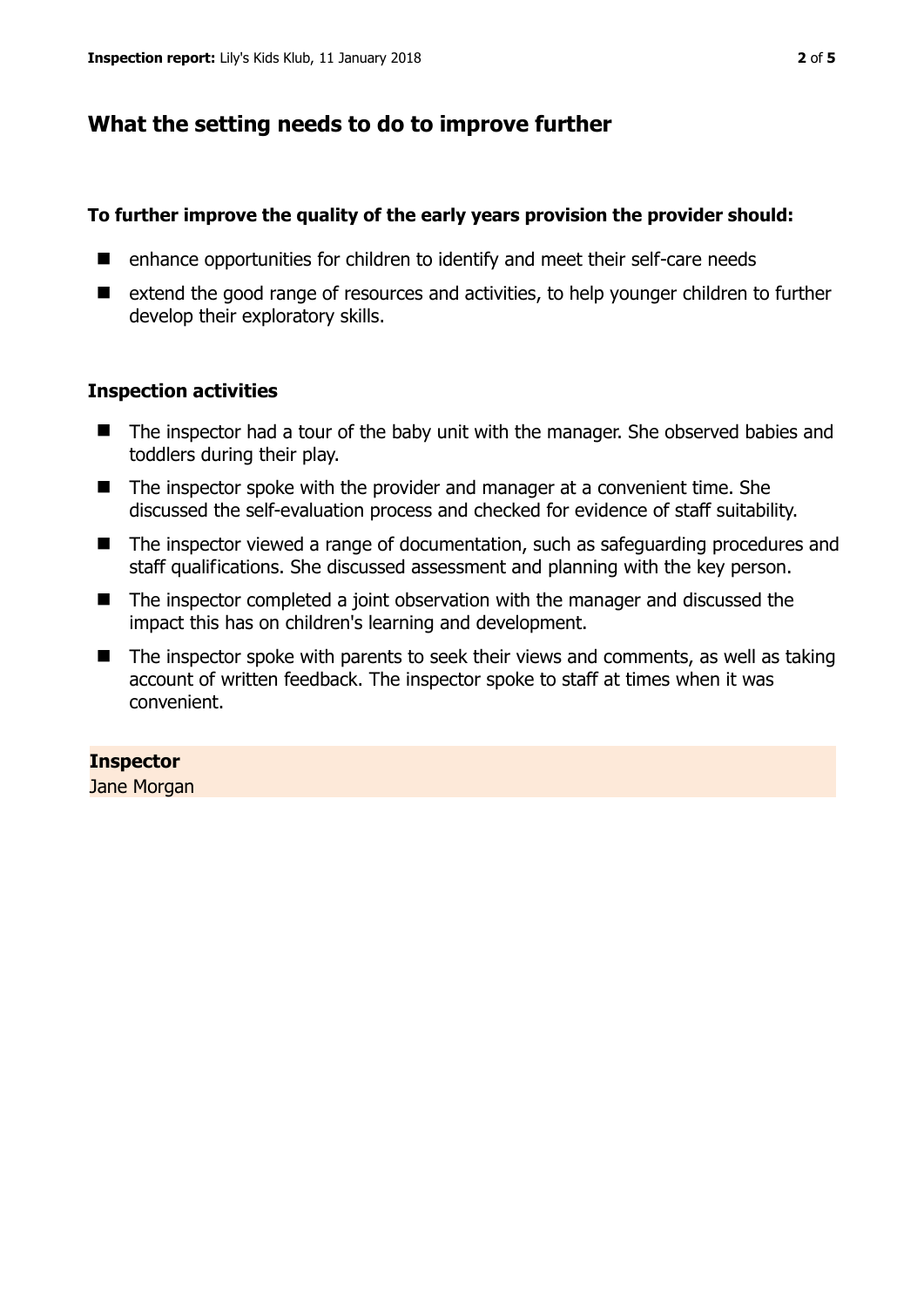## **Inspection findings**

#### **Effectiveness of the leadership and management is good**

Staff supervise children closely and are vigilant about security. Gates and entrance doors remain locked and closed-circuit television cameras operate, to help prevent unauthorised access. The leadership team and staff have a good understanding of how to keep children safe from harm. They complete robust assessments to minimise risk. The manager and staff know what to do if they have concerns about a child's welfare or safety. Safeguarding is effective. The leadership team regularly holds supervisory meetings with staff, to support staff development. Staff regularly attend training to support their professional development and update their skills and knowledge to a higher level. For example, they have increased their knowledge of how to identify and tackle extreme views and comments. The leadership team actively seeks and evaluates the views of parents and staff to maintain the good quality of provision.

#### **Quality of teaching, learning and assessment is good**

Staff are very good role models. They are courteous and polite and engage very well with the children. They interact well to support children's learning, such as pointing at pictures in books and consistently chatting to the children. Babies and toddlers enthusiastically babble, and they are beginning to use single words. Toddlers excitedly choose their favourite books at story time and learn to turn the pages. Staff get to know the children very well. They plan a wide range of activities every day and use online systems to make regular assessments. They successfully support babies' and toddlers' learning. Parents contribute to the assessments and regularly meet with the key person. Staff engage very well with parents to support their children's progress. Staff enthusiastically sing action rhymes and babies and toddlers excitedly join in with the actions to favourite songs.

#### **Personal development, behaviour and welfare are good**

Babies and toddlers settle very quickly when they first start. They form very secure attachments with their key person. The key person follows their personal care routines very well, as they know the children's routines from home. Overall, babies and toddlers develop a firm foundation for a healthy lifestyle. They have regular access to the outdoors, such as enjoying exercise in a small covered outdoor area and visits to local parks and the outdoor area at the sister nursery. Younger children excitedly toddle or crawl to the dining area, as staff sing 'it's snack time'. They enjoy a range of nutritional snacks and meals, such as fresh fruit and rice cakes. At lunchtime, they thoroughly enjoy shepherd's pie.

#### **Outcomes for children are good**

Babies and toddlers thoroughly enjoy their time at the baby unit. They begin to learn the key skills they need for future learning. For example, they squeeze, prod and manipulate play dough and make marks with chunky crayons. This helps them to develop the control they will need to hold pencils, when they begin their early writing. Babies and toddlers learn to take turns and share, as staff consistently support them to do so.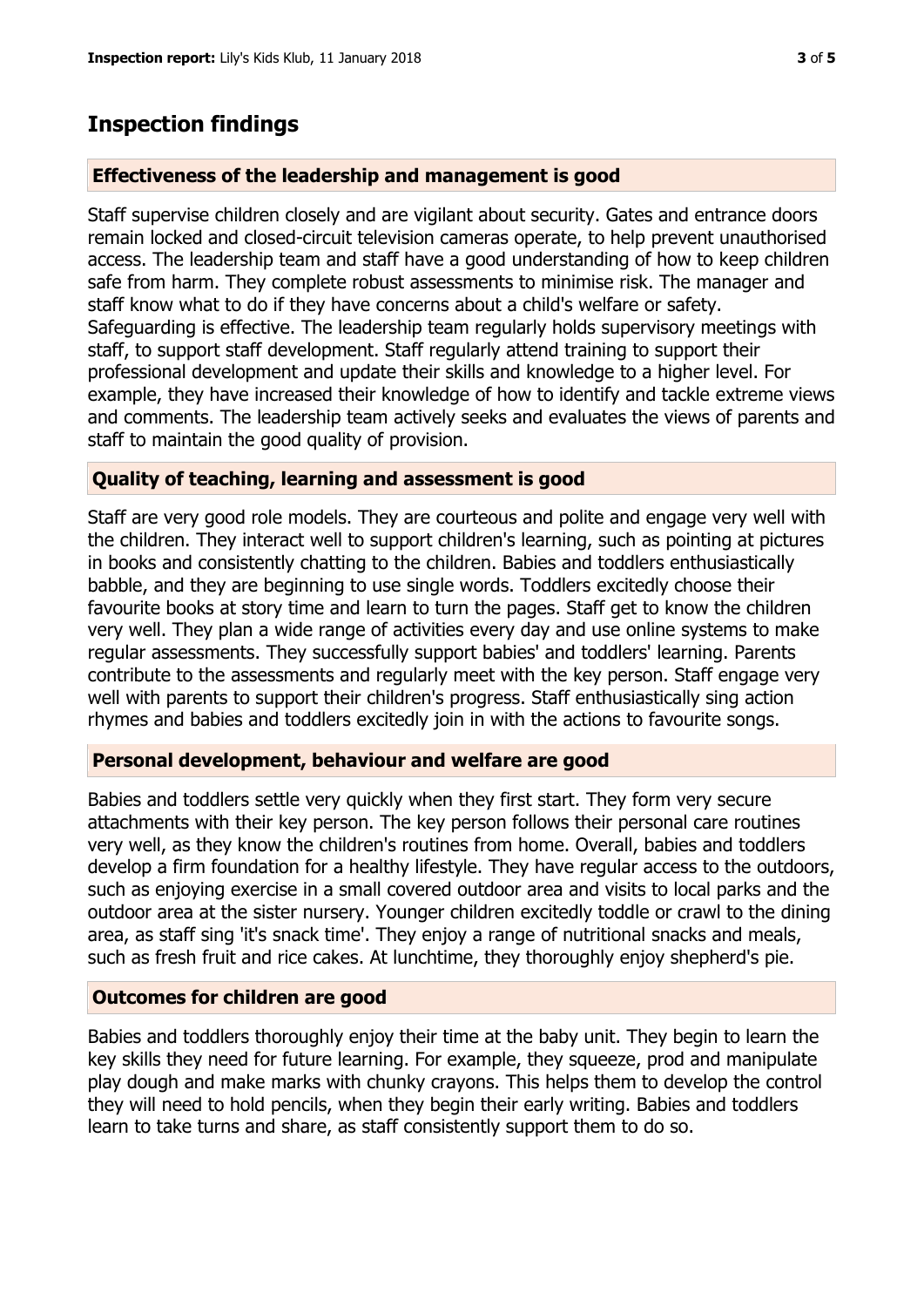# **Setting details**

| Unique reference number                             | EY444178                                                                             |  |
|-----------------------------------------------------|--------------------------------------------------------------------------------------|--|
| <b>Local authority</b>                              | Lambeth                                                                              |  |
| <b>Inspection number</b>                            | 1095331                                                                              |  |
| <b>Type of provision</b>                            | Full-time provision                                                                  |  |
| Day care type                                       | Childcare - Non-Domestic                                                             |  |
| <b>Registers</b>                                    | Early Years Register, Compulsory Childcare<br>Register, Voluntary Childcare Register |  |
| Age range of children                               | $0 - 2$                                                                              |  |
| <b>Total number of places</b>                       | 25                                                                                   |  |
| Number of children on roll                          | 21                                                                                   |  |
| Name of registered person                           | Lily's Kids Klub Limited                                                             |  |
| <b>Registered person unique</b><br>reference number | RP902590                                                                             |  |
| Date of previous inspection                         | 25 March 2015                                                                        |  |
| <b>Telephone number</b>                             | 020 8674 6444                                                                        |  |

Lily's Kids Klub is a baby unit run by Lily's Kids Klub Limited. It operates from a two-storey building opposite its sister nursery in Brixton. The setting originally registered in 2004 and re-registered in 2012. It operates Monday to Friday from 7am to 7pm for 50 weeks of the year. There are eight members of staff, five of whom are suitably qualified.

This inspection was carried out by Ofsted under sections 49 and 50 of the Childcare Act 2006 on the quality and standards of provision that is registered on the Early Years Register. The registered person must ensure that this provision complies with the statutory framework for children's learning, development and care, known as the early years foundation stage.

Any complaints about the inspection or the report should be made following the procedures set out in the guidance 'Complaints procedure: raising concerns and making complaints about Ofsted', which is available from Ofsted's website: www.gov.uk/government/organisations/ofsted. If you would like Ofsted to send you a copy of the guidance, please telephone 0300 123 4234, or email enquiries@ofsted.gov.uk.